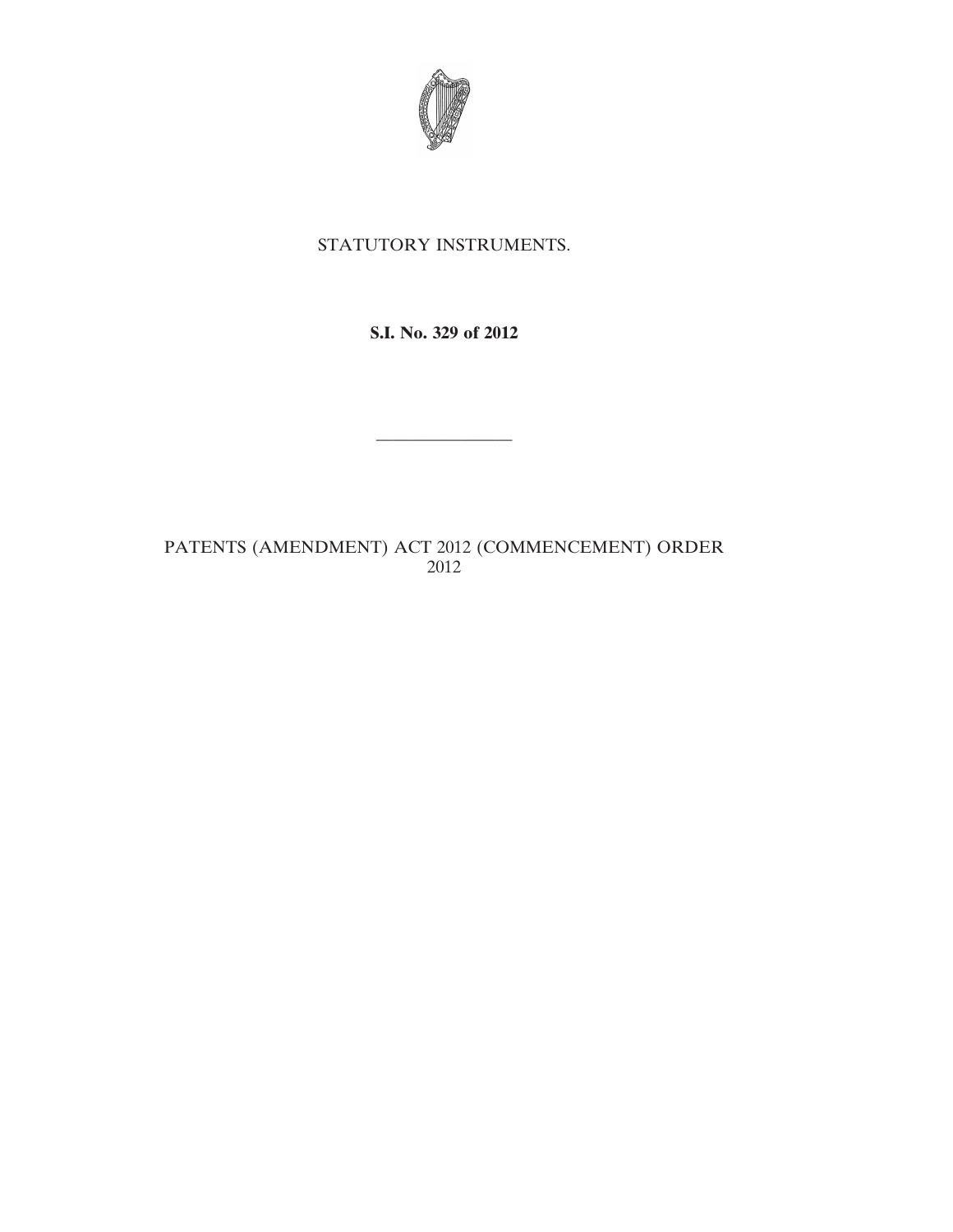#### PATENTS (AMENDMENT) ACT 2012 (COMMENCEMENT) ORDER 2012

I, RICHARD BRUTON, Minister for Jobs, Enterprise and Innovation, in exercise of the powers conferred on me by section 5(3) of the Patents (Amendment) Act 2012 (No. 1 of 2012), hereby order as follows:

1. This Order may be cited as the Patents (Amendment) Act 2012 (Commencement) Order 2012.

2. The 3rd day of September 2012 is appointed as the day on which the Patents (Amendment) Act 2012 (No. 1 of 2012) comes into operation.



GIVEN under my Official Seal, 2 September 2012.

> RICHARD BRUTON, Minister for Jobs, Enterprise and Innovation.

*Notice of the making of this Statutory Instrument was published in "Iris Oifigiúil" of* 7*th September*, 2012.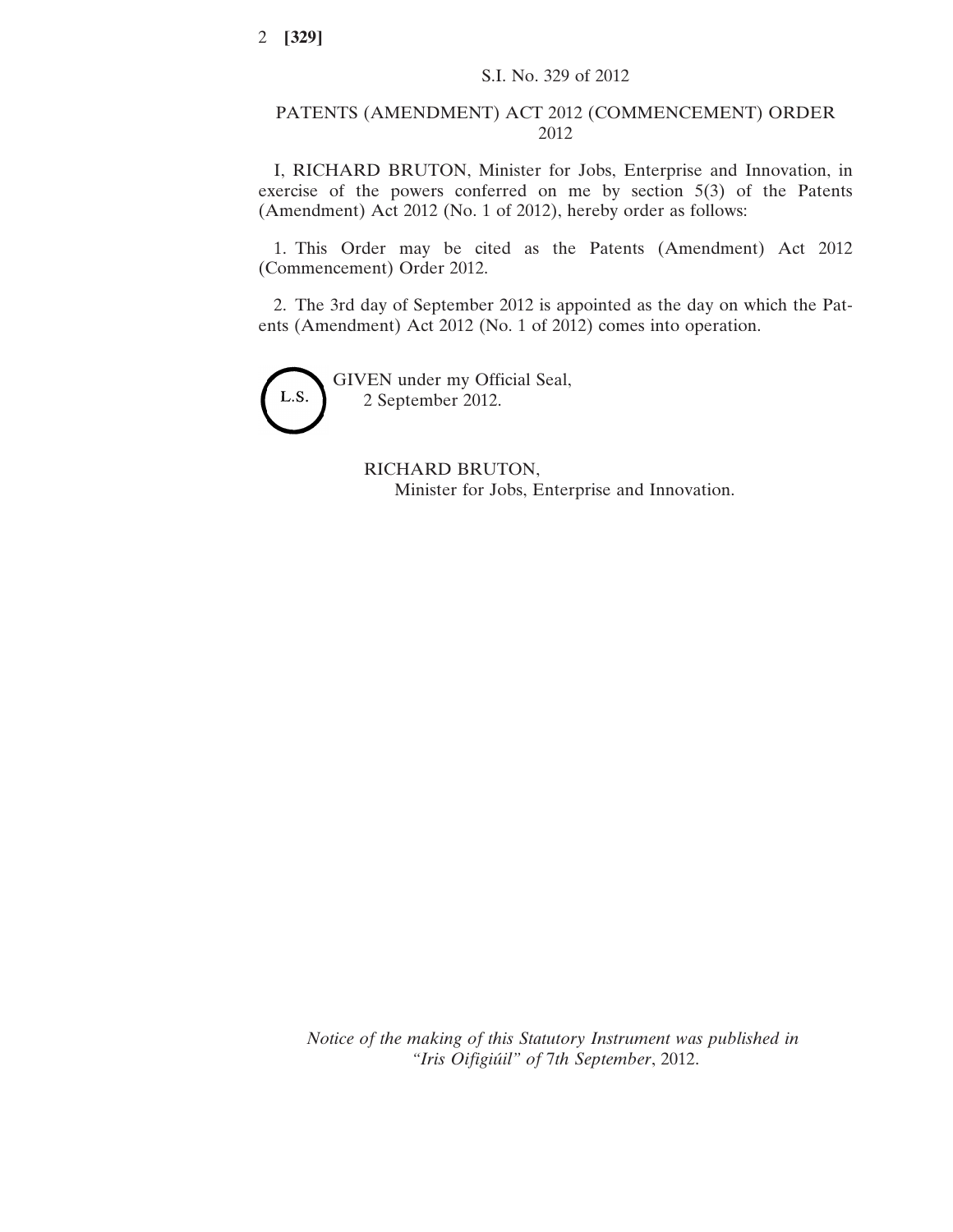#### EXPLANATORY NOTE

*(This note is not part of the Instrument and does not purport to be a legal interpretation.)*

This Order appoints 3 September 2012 as the date on which the Patents (Amendment) Act 2012 comes into operation.